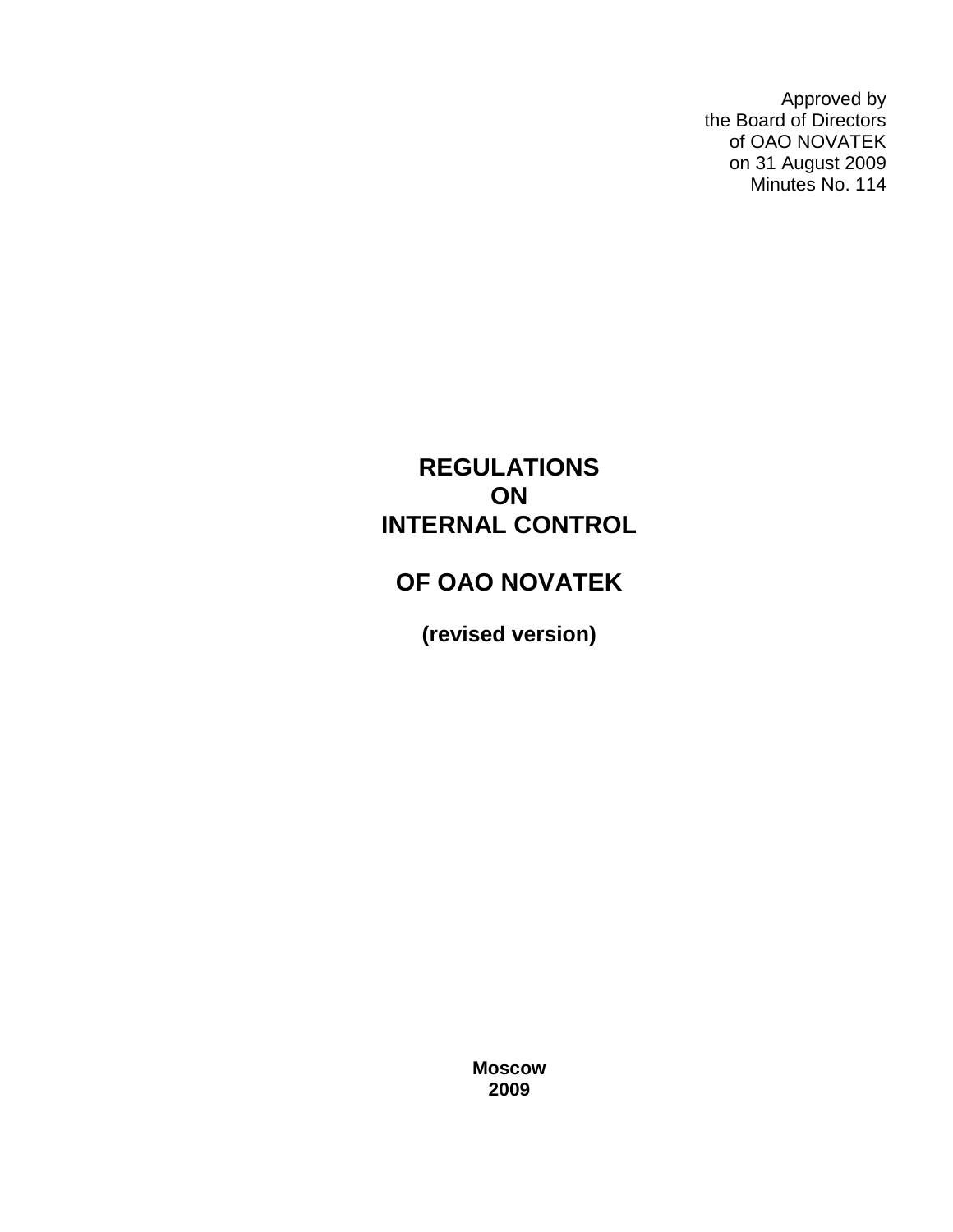## **CONTENTS**

| Article 1. GENERAL PROVISIONS                                                                                                                  | 3 |
|------------------------------------------------------------------------------------------------------------------------------------------------|---|
| Article 2. TERMS AND DEFINITIONS                                                                                                               | 3 |
| Article 3. GOALS, OBJECTIVES AND PRINCIPLES OF OPERATION OF THE<br>INTERNAL CONTROL SYSTEM WITHIN THE COMPANY                                  | 4 |
| Article 4. MAIN PROCEDURES OF INTERNAL CONTROL                                                                                                 | 4 |
| Article 5. INTERNAL CONTROL PROCEDURES STATUS AND EFFICIENCY<br><b>ASSESMENT</b>                                                               | 5 |
| Article 6. ORDER OF THE INTERNAL AUDIT DIVISION'S WORK ON EXERCISING<br>CONTROL OVER COMPLIANCE WITH THE INTERNAL CONTROL<br><b>PROCEDURES</b> | 5 |
| Article 7. FINAL PROVISIONS                                                                                                                    | 5 |
|                                                                                                                                                |   |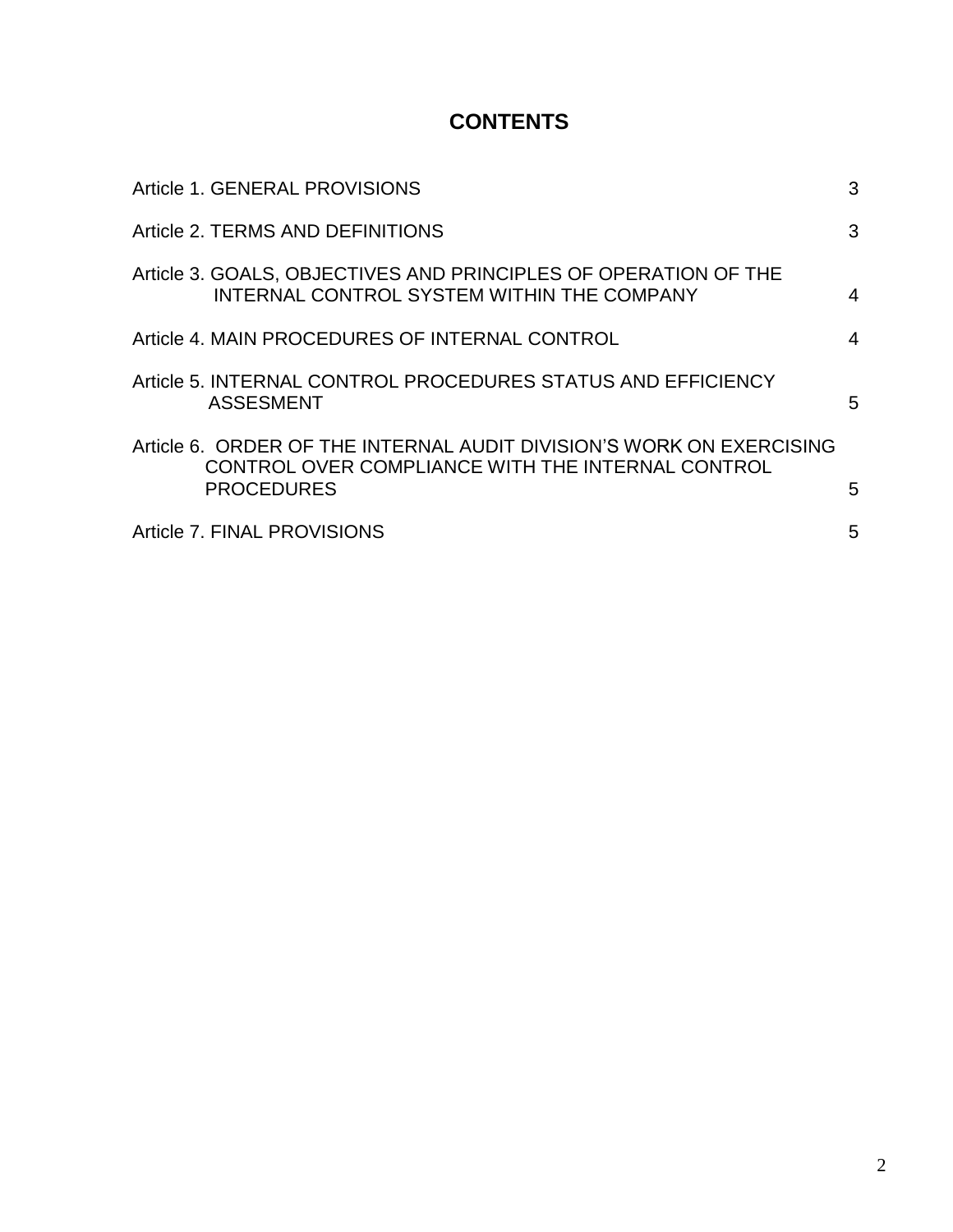#### **Article 1. GENERAL PROVISIONS**

1.1. These Regulations on Internal Control of OAO NOVATEK ("*the Regulations*") are developed in accordance with the applicable Russian law, Articles of Association of the Open Joint Stock Company "NOVATEK" ("*the Company*" or "*OAO NOVATEK*"), NOVATEK's Regulations on the Board of Directors, Regulations on the Audit Committee of NOVATEK's Board of Directors, the Code of Corporate Conduct recommended by the Instruction of the Federal Securities Market Commission of Russia № 421/p of 04.04.2002, the Regulations on the Company's Subdivisions, as well as the Company's other internal regulations.

1.2. To procure a single approach to organizing and ensuring the effective functioning of the Company's internal control system, the internal control procedures stipulated herein, are subject to introduction and implementation in all the companies of NOVATEK Group (as defined below) through the existing corporate governance mechanisms and other means of ensuring the defence of the Company's interests in relation to the Subsidiaries' business and financial activities.

1.3. These Regulations are the Company's internal normative document specifying the concepts, objectives, tasks and procedures of internal control over the Company's financial and business activities, as well as objectives of the internal control bodies to exercise control over compliance with the internal control procedures established in OAO NOVATEK.

#### **Article 2. TERMS AND DEFINITONS**

2.1. "**Internal Control"** means a system of procedures conducted by the Company's Board of Directors, executive and controlling bodies, executive officers and other employees aimed at ensuring reasonable confidence in achievement by the Company of its objectives in the following spheres:

- productivity and efficiency of the Company's financial and business activity;
- reliability and trustworthiness of all types of the Company's reporting;
- compliance with the Russian Federation laws and the Company's internal regulations.

2.2. "**NOVATEK Group"** means the Company and its Subsidiaries.

2.3. "**Subsidiary"** means a business entity, where the Company holds 50 (Fifty) or more percent of shares (shareholdings) in its authorized capital.

#### **Article 3. GOALS, OBJECTIVES AND PRINCIPLES OF OPERATION OF THE INTERNAL CONTROL SYSTEM WITHIN THE COMPANY**

3.1. The main objective of the Internal Control is to prevent risks in the Company's financial, business and investment activities, to take timely actions on their prevention, identify and mobilize internal reserves and opportunities for profit earning, and contribute to the efficient performance by the Company's management of its administrative functions.

3.2. To achieve this objective, the Internal Control shall solve the following tasks:

ensuring achievement of the strategic development targets and performance of NOVATEK's business plans;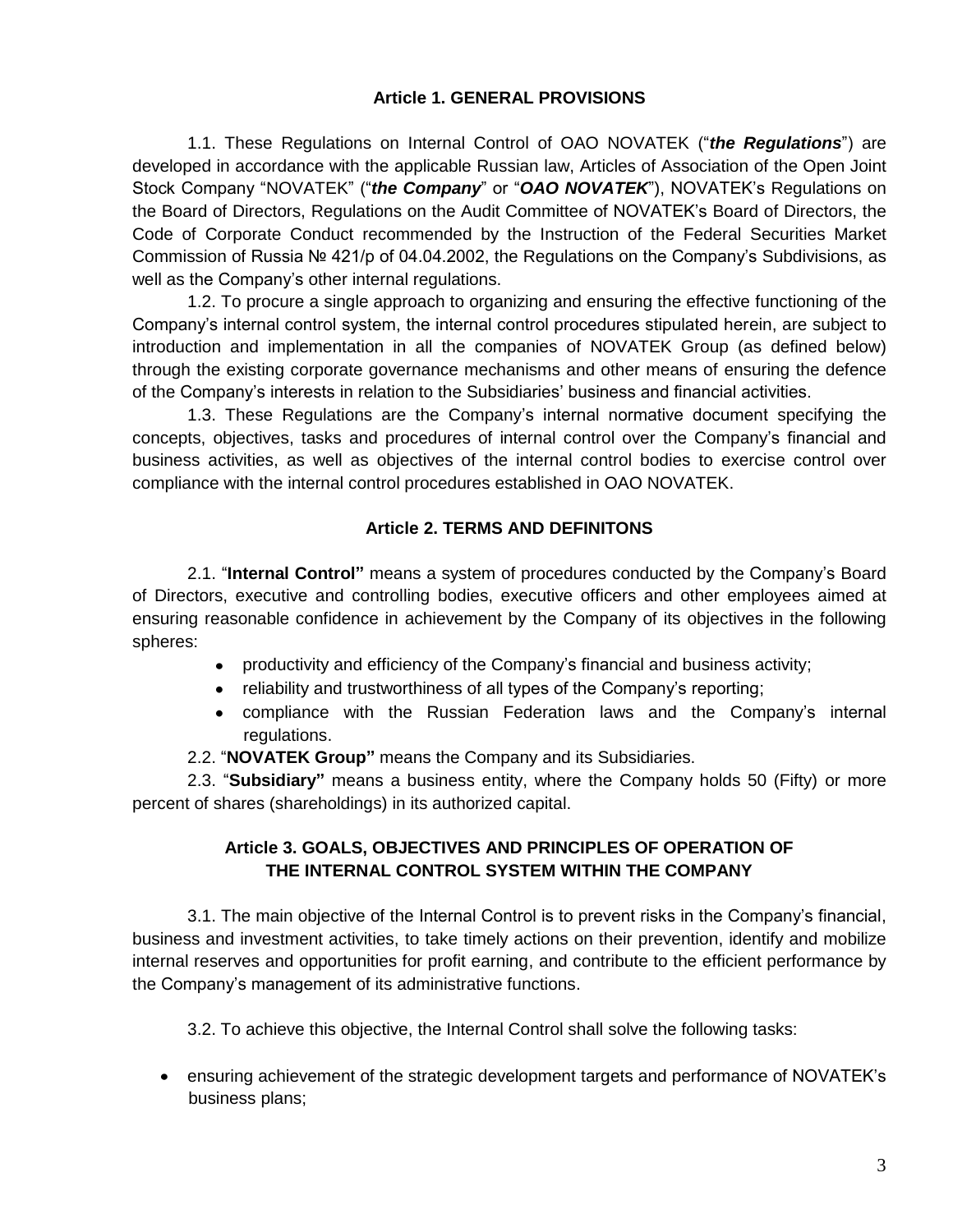- ensuring investor confidence in the Company and its management bodies, protection of shareholders' investments and the Company's assets;
- ensuring safety of the Company's assets and efficient use of its resources;
- ensuring efficient prevention, timely detection and analysis of the risks in the Company's business to maximize the achievement of corporate objectives;
- ensuring completeness, reliability, usefulness and trustworthiness of the Company's financial, accounting and management accounting data and reporting;
- control over compliance with requirements of the applicable Russian law in the spheres  $\bullet$ Company's business being subject to regulation, as well as control over compliance with the accounting standards and the procedures of preparing accounting statements applied to OAO NOVATEK, and with the Company's internal policies, regulations and procedures;
- $\bullet$ ensuring efficient prevention, detection and elimination of violations by NOVATEK in the course of its business operations.

3.3. The Company's Internal Control shall be based on the following principles:

- **Continuity:** the Internal Control System shall function on a permanent basis;
- **Integration:** the Internal Control System shall be an integral part of the Company's Corporate Governance System;
- **Integrity:** the Internal Control System covers all spheres of the Company's activity and all business processes at all management levels;
- **Functionality:** distribution of responsibility for risk management in accordance with segregation of duties within the Company;
- **Optimality:** the volume and complexity of the Internal Control Procedures applied in OAO NOVATEK are necessary and sufficient to fulfill the tasks and achieve objectives of the Company's Internal Control System.
- **Strict regulation:** all the Internal Control Procedures shall be conducted in accordance with the relevant procedure established by the Company's internal regulations.
- **Timely notification:** information regarding the risks identified and any deviations from the  $\bullet$ approved plans and procedures shall timely be notified to the persons authorized to make the relevant decisions.
- **Professionalism and competence:** the members of Company's management bodies and executive officers involved in the Internal Control Procedures shall have sufficient knowledge and expertise to exercise the internal control and improve their qualification on a continuous basis.

### **Article 4. MAIN PROCEDURES OF THE INTERNAL CONTROL**

- 4.1. The Internal Control shall provide for the following basic procedures:
- determination of mutually-linked, coherent and consistent purposes and objectives at different management levels;
- distribution and delegation of key authorities and responsibility in the Company, ensuring the efficient interaction between NOVATEK's subdivisions and employees;
- identification and analysis of potential risks, which can hinder the Company from meeting its objectives;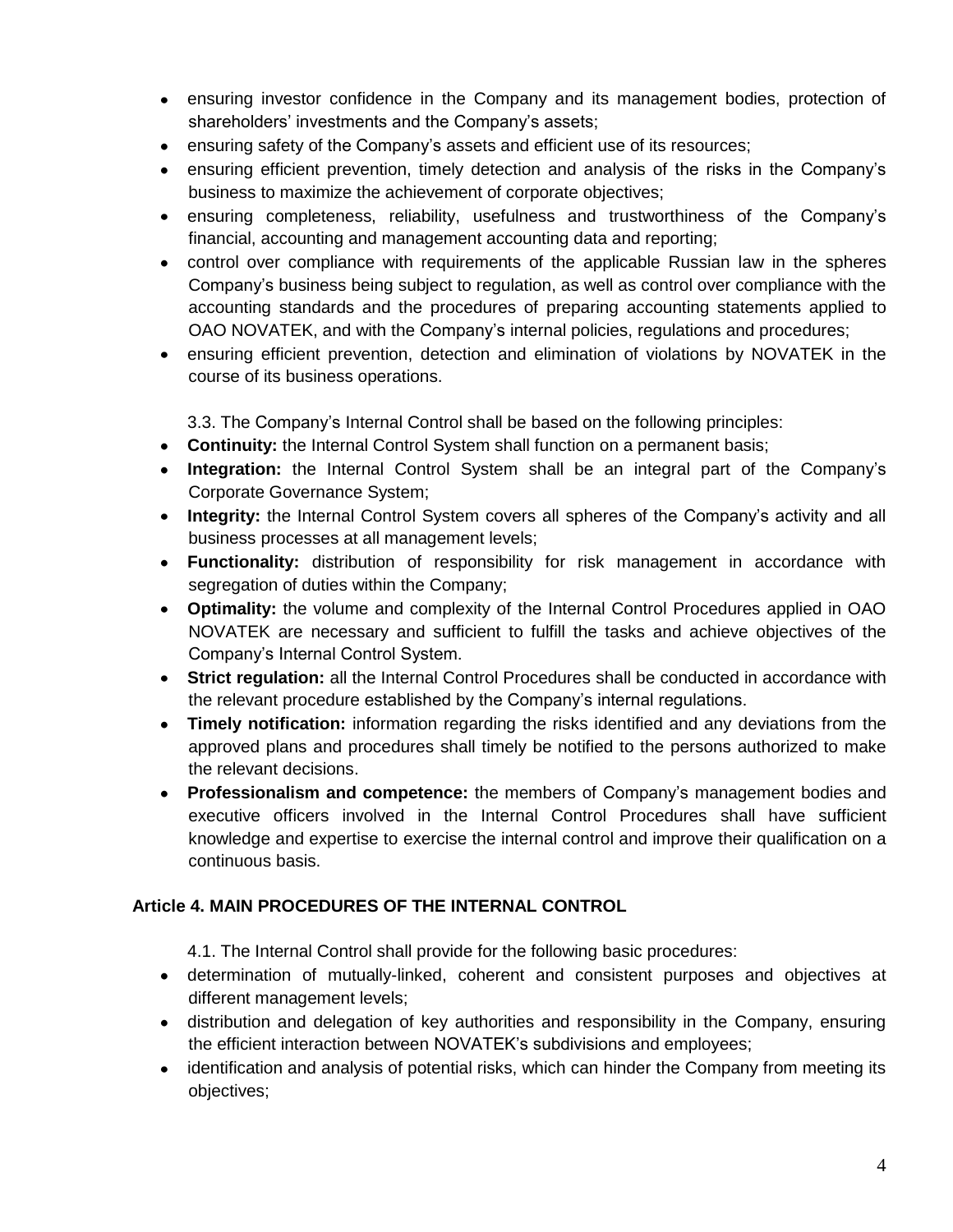- organizing of data collection, processing and transfer system, including preparation of reports containing the operating, financial and other information regarding NOVATEK's business, as well as determination of efficient channels and means of communication ensuring the vertical and horizontal relations within the Company;
- communication of particular duties and responsibilities in the area of internal control to all of the Company's employees;
- $\bullet$ establishing the efficient communication between NOVATEK and third parties;
- determining criteria and assessment of efficiency of the Company's subdivisions, executive officers and other employees;
- application of adequate methods for keeping record of events, operations and transactions;
- checking the assets safety;
- approval and consummation of the transactions by duly authorized persons only;  $\bullet$
- proper documentation of the Internal Control Procedures;
- segregation of key duties and responsibilities between NOVATEK's employees (including  $\bullet$ responsibilities for approval and record of operations; distribution, storage and receipt of resources; transactions analysis and review);
- differentiation of access of the Company's management and controlling bodies members, as well as the Company's other employees to particular resources and information, establishing responsibility for unauthorized access;
- regular assessment of the Internal Control Procedures quality.

4.2. The Chairman of the Management Board shall be responsible for establishing the Internal Control System and ensuring its efficient operation within the Company. It shall also approve a schedule of inspections, consider their results, ensure elimination of breaches detected in the course of the Internal Control Procedures and provide recommendations to the Board of Directors on enhancing the Company's Internal Control Procedures.

4.3. The heads of the Company's subdivisions and other executive officers acting in accordance with their functional duties, shall be responsible for elaboration, documentation, implementation, monitoring and development of the Internal Control Procedures in the respective fields of their activity.

4.4. Special employees may be appointed and/or special departments established to perform the internal control functions in specific areas of the Company's business.

### **Article 5. INTERNAL CONTROL PROCEDURES STATUS AND EFFICIENCY ASSESMENT**

5.1. NOVATEK's Board of Directors shall determine the Company's Internal Control Policy and regularly assess the functioning of the Internal Control Procedures. For these purposes, the Board of Directors shall:

- approve the Company's internal documents regulating the Internal Control Procedures;
- regularly consider, analyze and assess the Company's Internal Control Procedures;
- approve the Company's strategies, business plan parameters, investment plans (projects) and regularly hear reports of the Company's executive bodies (both sole and collegial) regarding the implementation of the approved plans and passed resolutions.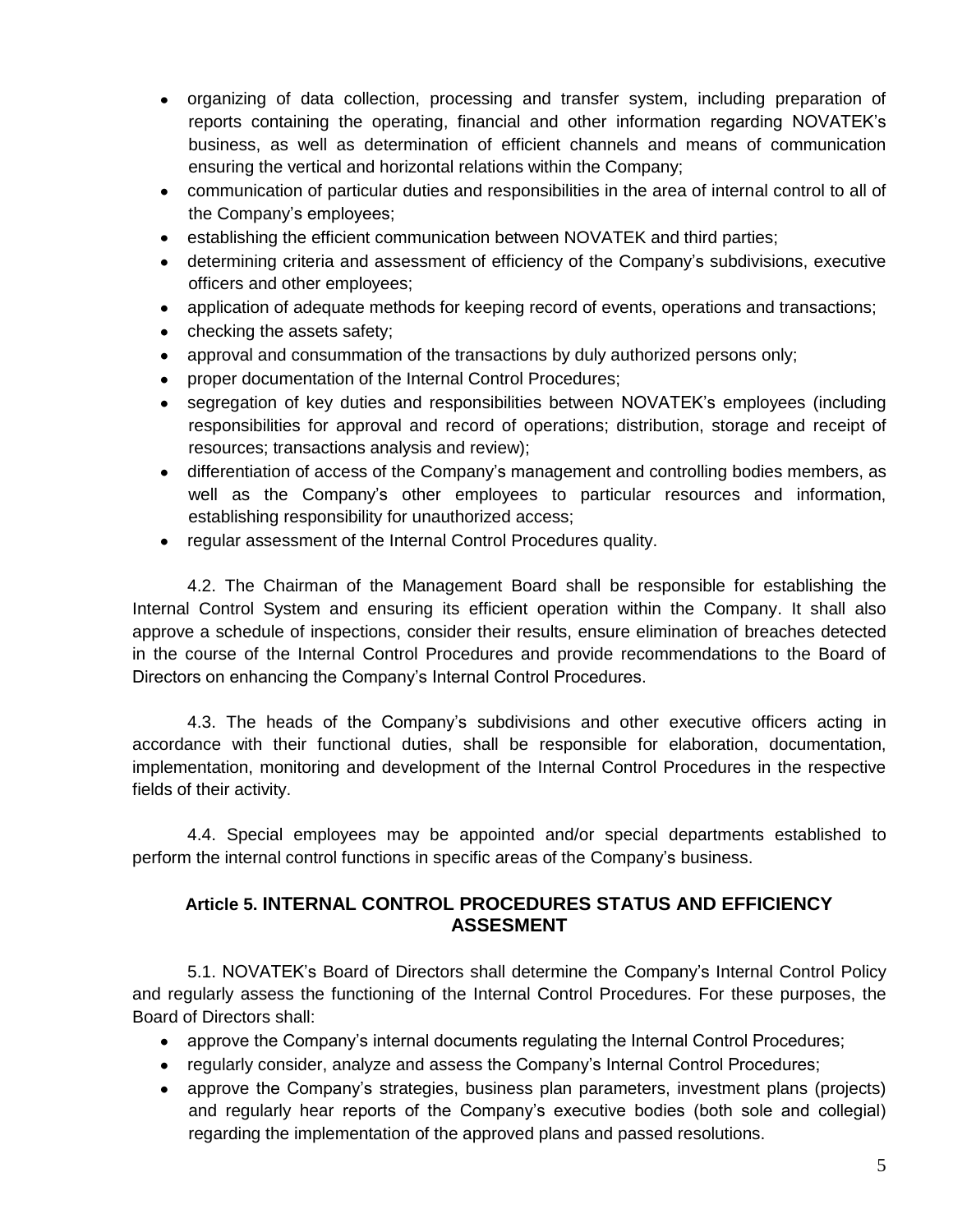5.2. Pursuant to the Regulations on the Audit Committee at the Company's Board of Directors, the Audit Committee shall assess reliability and efficiency of the Company's Internal Control Procedures, exercise control over the Internal Control System as to the preparation of financial statements, the entire Internal Control System and risk management system, and provide recommendations on their improvement.

5.3. The Company's Internal Audit Division shall assess the adequacy, sufficiency and efficiency of the Internal Control Procedures, and shall exercise control over the compliance with the Internal Control Procedures.

5.4. In exercising control over the compliance with the Internal Control Procedures, the Internal Audit Division shall interact with the Company's other management bodies, subdivisions and executive officers and receive the information and documents required by the Internal Audit Division in order to carry out its activities.

5.5. The Internal Audit Division shall perform the following functions on exercising control over the compliance with the Internal Control Procedures:

- organize and conduct audits and internal investigations in relation to NOVATEK's main financial and business activities, including the involvement of employees from the Company's other subdivisions;
- analyze and sum up the results of audits and internal investigations in the main fields of the Company's financial and business activity;
- coordinate the work of the Company's in exercising the internal control;
- keep record of any revealed violations of the Internal Control Procedures, including noncompliance (inefficient compliance) with the Company's internal regulations, inform the Audit Committee of the Company's Board of Directors and the Company's Chairman of the Management Board regarding such violations, recommendations on their elimination and results of elimination / failure to eliminate such violations;
- analyze the Company's audit results, organize control over the development and  $\bullet$ performance of action plans to eliminate violations revealed in the course of the audits;
- develop proposals on improvement of the Internal Control Procedures.

5.6. The work procedures and functions of the internal control bodies are determined in more detail by the Company's relevant regulations and other internal documents. These documents directly or indirectly touching upon the internal control matters shall not be in conflict with these Regulations.

#### **Article 6. ORDER OF THE INTERNAL AUDIT DIVISION'S WORK ON EXERCISING CONTROL OVER COMPLIANCE WITH THE INTERNAL CONTROL PROCEDURES**

6.1. In its activity, the Internal Audit Division shall be governed by the applicable Russian law, its Articles of Association, these Regulations and the Company's other internal regulations.

6.2. The headcount and organizational structure of the Internal Audit Division shall be approved by the Chairman of the Management Board as agreed upon with the Audit Committee of the Company's Board of Directors.

6.3. In exercising control over the efficiency of the Internal Control Procedures, the Internal Audit Division shall: